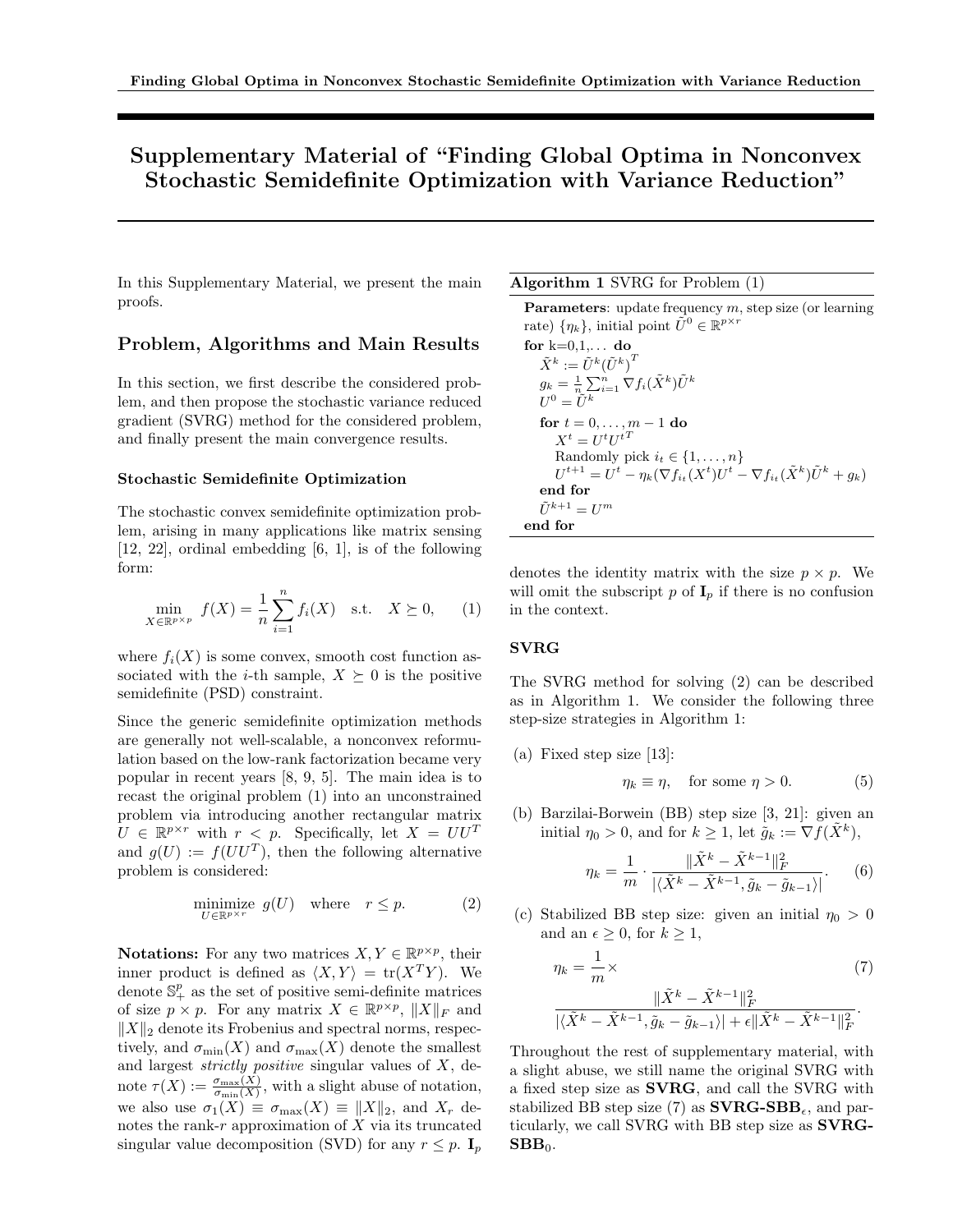#### Main Assumptions

To present our main convergence results, we need the following assumptions.

**Assumption 1** Each  $f_i$  ( $i = 1, \ldots, n$ ) satisfies the following:

(a)  $f_i$  is L-Lipschitz differentiable for some constant  $L > 0$ , i.e.,  $f_i$  is smooth and  $\nabla f_i$  is Lipschitz continuous satisfying

$$
\|\nabla f_i(X) - \nabla f_i(Y)\|_F \le L\|X - Y\|_F, \ \forall X, Y \in \mathbb{S}^p_+.
$$

(b)  $f_i$  is  $(\mu, r)$ -restricted strongly convex for some constants  $\mu > 0$  and  $r \leq p$ , i.e., for any  $X, Y \in$  $\mathbb{S}^p_+$  with rank-r

$$
f_i(Y) \ge f_i(X) + \langle \nabla f_i(X), Y - X \rangle + \frac{\mu}{2} ||Y - X||_F^2.
$$

Let  $X^*$  be a global optimum of problem (1) with rank  $r^* := \text{rank}(X^*), X^*_r$  be its rank- $r$   $(r \leq r^*)$  best approximation via truncated singular value decomposition (SVD), and  $U_r^*$  be a decomposition of  $X_r^*$  via  $X_r^* = U_r^* U_r^{*T}$ . Under Assumption 1, we define the following constants:

$$
\kappa := \frac{L}{\mu}, \quad \gamma_0 := \frac{2(\sqrt{2} - 1)}{3\kappa},\tag{8}
$$

$$
\bar{\eta} := \min \left\{ \frac{(1 - \sqrt{\gamma_0})^2}{\frac{\|\nabla f(X_r^*)\|_F}{L\sigma_r(X_r^*)} + (2\sqrt{\gamma_0} + \gamma_0)\tau(U_r^*)}, 1 \right\}, (9)
$$

$$
\xi := \bar{\eta}(1 - \bar{\eta}/2),\tag{10}
$$

where  $\tau(X_r^*) := \frac{\sigma_1(X_r^*)}{\sigma_r(X_r^*)}$  $\frac{\sigma_1(X_r^*)}{\sigma_r(X_r^*)}$  and  $\tau(U_r^*) := \frac{\sigma_1(U_r^*)}{\sigma_r(U_r^*)}$  $\frac{\sigma_1(U_r)}{\sigma_r(U_r^*)}$ .  $\kappa \ge 1$  is generally called the condition number of the objective function. Thus,  $0 < \gamma_0 \leq \frac{2(\sqrt{2}-1)}{3}$  $\frac{2-1}{3}$  and  $0 < \xi \leq 1/2$ .

#### Assumption 2 (rank-r approximation error)

Let  $X^*$  be a global optimum of problem (1),  $X^*_r$  be the rank-r approximation of  $X^*$  for a given positive integer  $r \leq r^* := \text{rank}(X^*)$ . The following holds

$$
||X_r^* - X^*||_F < \frac{\sqrt{2} - 1}{\sqrt{3}} \xi^{1/2} \kappa^{-1} \cdot \sigma_r(X^*),
$$

where  $\kappa$  is specified in (8), and  $\sigma_r(X^*)$  is the r-th largest singular value of  $X^*$ .

Assumption 2 is a regular assumption used in literature (say, [5]). Under Assumption 2, we define several positive constants as follows:  $\Delta := \frac{(\sqrt{2}-1)^2 \xi^2 \sigma_r^2(X_r^*)}{3\kappa^2}$ 

$$
\xi \|X_r^* - X^*\|_F^2, \, \tilde{\Delta} := \frac{4(\sqrt{2}-1)^2 \xi^2 \sigma_r^2(X_r^*)}{9\kappa^2} - \xi \|X_r^* - X^*\|_F^2,
$$

$$
\gamma_l := \frac{2(\sqrt{2}-1)\xi\sigma_r(X_r^*)}{3\kappa} - \sqrt{\Delta},\tag{11}
$$

$$
\gamma_u := \frac{2(\sqrt{2}-1)\xi\sigma_r(X_r^*)}{3\kappa} + \sqrt{\Delta},\tag{12}
$$

$$
\tilde{\gamma}_l := \frac{2(\sqrt{2}-1)\xi\sigma_r(X_r^*)}{3\kappa} - \sqrt{\tilde{\Delta}},\tag{13}
$$

$$
\tilde{\gamma}_u := \frac{2(\sqrt{2}-1)\xi\sigma_r(X_r^*)}{3\kappa} + \sqrt{\tilde{\Delta}}.\tag{14}
$$

Note that the following relations hold

$$
\gamma_l + \gamma_u = \frac{4(\sqrt{2} - 1)\xi \sigma_r(X_r^*)}{3\kappa},\tag{15}
$$

$$
\tilde{\gamma}_l < \gamma_l < \gamma_u < \tilde{\gamma}_u \le \gamma_0 \sigma_r(X_r^*),\tag{16}
$$

where the last inequality of (16) holds for  $0 < \xi \leq 1/2$ and  $\tilde{\gamma}_u \leq 2\xi \gamma_0 \sigma_r(X_r^*) \leq \gamma_0 \sigma_r(X_r^*)$ .

We also need the following common assumption on the stochastic direction, which has been widely used in literature on stochastic algorithms (say, [7] and reference therein).

Assumption 3 (Unbiasedness)  $\{\nabla f_{i_t}(X^t)U^t\}$  satisfies  $\mathbb{E}_{i_t}[\nabla f_{i_t}(X^t)U^t] = \nabla f(X^t)U^t$ ,  $\forall t \in \mathbb{N}$ .

If  $i_t$  is uniformly sampled, then the above assumption can be satisfied. Under Assumptions 1-3, let  $\mathcal{N}_{\gamma_0} := \{ U : ||U - U_r^*||_F^2 \leq \gamma_0 \sigma_r(X_r^*) \},\$ and we define the following constants:

$$
\mathcal{B} := \sup_{U \in \mathcal{N}_{\gamma_0}} \|UU^T\|_F,\tag{25}
$$

$$
B_0 :=
$$

$$
\sup_{U \in \mathcal{N}_{\gamma_0}} \left\{ \mathbb{E}_{i_t} [\|\nabla f_{i_t}(UU^T)\|_F^2] - \|\nabla f(UU^T)\|_F^2 \right\}, \tag{26}
$$

$$
B_1 := \sup_{U \in \mathcal{N}_{\gamma_0}} \|\nabla f(UU^T)\|_F^2, \tag{27}
$$

$$
B_2 := 4 \left[ 2L^2 \mathcal{B}(\mathcal{B} + \|X_r^*\|_F) + B_0 + B_1 \right],\tag{17}
$$

$$
\theta := \frac{2\xi B_2}{L(\sqrt{\tilde{\Delta}} - \sqrt{\Delta})} = \frac{18B_2\kappa\delta}{(\sqrt{2} - 1)^2\xi\mu\sigma_r^2(X_r^*)},\tag{18}
$$

$$
\eta_{\max} := \min\left\{\zeta_1, \zeta_2, \frac{1}{2\theta}\right\},\tag{19}
$$

where  $\delta := \sqrt{\tilde{\Delta}} + \sqrt{\Delta}, \zeta_1 := \frac{1}{12 \left[ 2L \cdot \kappa \beta + \frac{B_0 + B_1}{(\sqrt{2} - 1)\mu \sigma_r(X_r^*)} \right]}$  $\overline{1}$ ,  $\zeta_2 := \frac{(\sqrt{2}-1)\mu\xi\sigma_r(X_r^*)}{12B_2}$  $\frac{1/\mu\xi\sigma_r(\Lambda_r)}{12B_2}$ .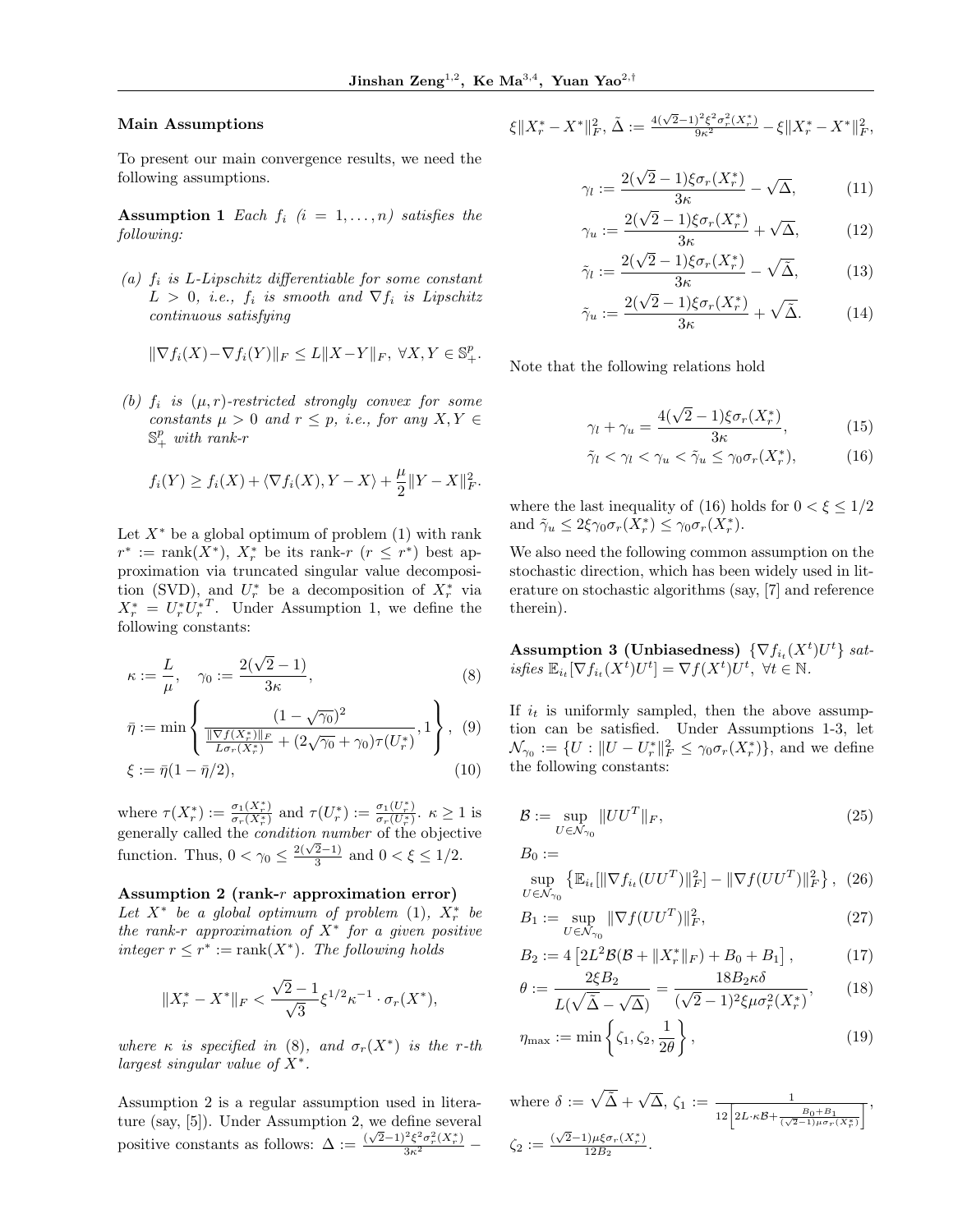#### Convergence Results

Let  $\{\eta_k\}$  be a sequence satisfying  $\eta_k \in (0, \eta_{\text{max}})$  for any  $k \in \mathbb{N}$ . Given a positive integer m, define

$$
\rho_k := 1 - \frac{\eta_k(\sqrt{2} - 1)^2 \xi \mu \sigma_r^2(X_r^*)}{18\kappa \delta},
$$
\n(20)

$$
\tilde{\rho}_k := \rho_k^m + (1 - \rho_k^m)\eta_k \theta. \tag{21}
$$

It is easy to check that  $0 < \rho_k < 1$  and  $0 < \tilde{\rho}_k < 1$ . Based on the above defined constants, we present our main theorem as follows.

Theorem 1 (Linear convergence of SVRG) Let  $\{U^k\}$  be a sequence generated by Algorithm 1. Suppose that Assumptions 1-3 hold, and that  $\eta_k \in (0, \eta_{\text{max}})$ . The following hold: (a) if  $\gamma_l \langle \mathbf{W} | \tilde{U}^0 - U_r^* | \rangle_F^2 \langle \tilde{U}_u, \tilde{U}_v \rangle$ there hold

- (a1)  $\{\mathbb{E}[\|\tilde{U}^k U_r^*\|_F^2]\}$  is monotonically decreasing,
- (a2) (Linear convergence) for any  $k \geq 1$ ,

$$
\mathbb{E}[\|\tilde{U}^{k} - U_{r}^{*}\|_{F}^{2}]
$$
\n
$$
\leq \left(\prod_{i=0}^{k-1} \tilde{\rho}_{i}\right) \cdot \|\tilde{U}^{0} - U_{r}^{*}\|_{F}^{2} + \tilde{\gamma}_{l} \times
$$
\n
$$
\left[\sum_{t=0}^{k-2} \left(\prod_{i=t+1}^{k-1} \tilde{\rho}_{i} \cdot (1 - (\rho_{t})^{m})\right) + (1 - (\rho_{k-1})^{m})\right].
$$
\n(22)

(b) In addition, if 
$$
\|\tilde{U}^0 - U_r^*\|_F^2 \leq \gamma_l
$$
, then  $\mathbb{E}[\|\tilde{U}^k - U_r^*\|_F^2] \leq \gamma_l$  for any  $k \in \mathbb{N}$ .

The above theorem holds for a generic step size satisfying  $\eta_k \in (0, \eta_{\text{max}})$ . In the following, we give a corollary to show the convergence of SVRG when adopting the considered three step-size strategies (5)-(7).

Corollary 1 (Convergence for different step sizes) Under conditions of Theorem 1, all claims in Theorem 1 hold, if one of the following conditions holds:

- (1)  $\eta \in (0, \eta_{\text{max}})$  when a fixed step size is adopted;
- (2)  $m > \frac{1}{(\mu + \epsilon)\eta_{\text{max}}}$  for any  $\epsilon \geq 0$  when SBB step size is adopted.

From (11)-(13), if  $r = r^*$  then  $||X_r^* - X^*||_F = 0$ , and thus  $\tilde{\gamma}_l = 0$  and  $\gamma_u = \frac{(2+\sqrt{3})\cdot(\sqrt{2}-1)\xi\sigma_r(X_r^*)}{3\kappa}$  $\frac{2-1}{3\kappa} \frac{\sigma_r(\Lambda_r)}{\sigma_r}$ . However, in this case,  $\gamma_l = \frac{(2-\sqrt{3})\cdot(\sqrt{2}-1)\xi\sigma_r(X_r^*)}{3\kappa} > 0$ , and thus, we cannot claim the exact recovery of a global optimum directly from Theorem 1 even if  $\|\tilde{U}^0 - U_r^*\|_F^2 \leq \gamma_l$ . To circumvent this problem, we use a more consecutive step size, and get the following corollary showing the exact recovery of SVRG. Let

$$
\bar{\eta}_{\max} := \min\left\{\frac{L\gamma_u}{2B_2\xi}, \eta_{\max}\right\}.
$$
 (23)

Corollary 2 (Exact recovery when  $r = r^*$ ) Let  ${U^k}$  be a sequence generated by Algorithm 1. Let Assumptions 1 and 3 hold. If the following conditions hold: (a)  $r = r^*$ , (b)  $\eta_k \in (0, \bar{\eta}_{\text{max}})$ , and (c)  $\|\tilde{U}^0 - U_r^*\|_F^2 < \frac{(2+\sqrt{3})\cdot(\sqrt{2}-1)\xi\sigma_r(X_r^*)}{3\kappa}$  $\frac{2-1}{3\kappa} \frac{3\sigma_r(\Lambda_r)}{3\kappa}$ , then SVRG exactly recover the global optimum  $X^*$  in expectation at a linear rate.

## Proofs

For any matrix  $U \in \mathbb{R}^{p \times r}$ , let  $Q_U$  be a basis of the column space of U. Denote  $\mathcal{P}_U := Q_U Q_U^T$ . Then  $\mathcal{P}_U$ .  $U = U$ . For any matrix  $Y \in \mathbb{R}^{p \times p}$ ,  $\mathcal{P}_U Y$  is a projection of Y onto the subspace spanned by  $X := U U^{T}$ .

#### Proof of Lemma 1

In the following, we describe a key lemma for the convergence of SVRG.

**Lemma 1 (A key lemma)** Let  $\{U^t\}_{t=0}^m$  be the sequence at the k-th inner loop. Let Assumptions 1, 2 and 3 hold. Let  $\eta_k \in (0, \eta_{\text{max}})$ . If  $\gamma_l \lt \mathbb{E}[\|\tilde{U}^k \|U_r^*\|_F^2\| < \gamma_u$ , then the sequence  $\{\mathbb{E}[\|U^t-U_r^*\|_F^2]\}\;$  is monotonically decreasing for  $t = 0, \ldots, m - 1$ , and

$$
\mathbb{E}_{i_t}[\|U^{t+1} - U_r^*\|_F^2]
$$
\n
$$
\leq \|U^t - U_r^*\|_F^2 - \frac{2(\sqrt{2} - 1)}{3} \eta_k \mu \sigma_r(X_r^*) \|U^t - U_r^*\|_F^2
$$
\n
$$
+ \frac{\eta_k L}{2\xi} \|U^t - U_r^*\|_F^4 + \eta_k^2 B_2 \cdot \|\tilde{U}^k - U_r^*\|_F^2
$$
\n
$$
+ \frac{\eta_k L}{2} \|X^* - X_r^*\|_F^2, \tag{24}
$$

where  $B_2$  is specified in (17); while if  $\mathbb{E}[\|\tilde{U}^k - U_r^*\|_F^2] \leq$  $\gamma_l$ , then  $\mathbb{E}[\Vert \overline{U^t} - \overline{U_r^*} \Vert_F^2] \leq \gamma_l$  for any  $t = 0, \ldots, m-1$ .

The sketch proof of Lemma 1 is show as follows. We prove this lemma by induction. Specifically, we first show that if  $\gamma_l < \mathbb{E}[\|U^t - U_r^*\|_F^2] < \gamma_u$ , then  $\mathbb{E}[\|U^{t+1} U_r^*\|_F^2 \leq \mathbb{E}[\|U^t - U_r^*\|_F^2] < \gamma_u$  for  $t = 0, \ldots, m-1$ . Furthermore,  $\mathbb{E}[\|U^{t+1} - U_r^*\|_F^2]$  can be estimated via noting that

$$
\mathbb{E}_{i_t}[\|U^{t+1} - U_r^*\|_F^2]
$$
  
= 
$$
\|U^t - U_r^*\|_F^2 + \eta_k^2 \mathbb{E}_{i_t}[\|v_k^t\|_F^2]
$$
  
- 
$$
2\eta_k \mathbb{E}_{i_t}[\langle v_k^t, U^t - U_r^* \rangle],
$$

where  $v_k^t = \nabla f_{i_t}(X^t)U^t - \nabla f_{i_t}(\tilde{X}^k)\tilde{U}^k + \nabla f(\tilde{X}^k)\tilde{U}^k$ , and establishing the bounds of both  $\mathbb{E}_{i_t}[\Vert v^t_k \Vert_F^2]$  and  $\mathbb{E}_{i_t}[\langle v_k^t, U^t - U_r^* \rangle]$  shown as the following two lemmas, respectively.

**Lemma 2 (Bound of**  $2\mathbb{E}_{i_t}[\langle v_k^t, U^t - U_r^* \rangle]$ ) Let Assumptions 1 and 3 hold. Let  $\{U^t\}_{t=0}^{m-1}$  be a sequence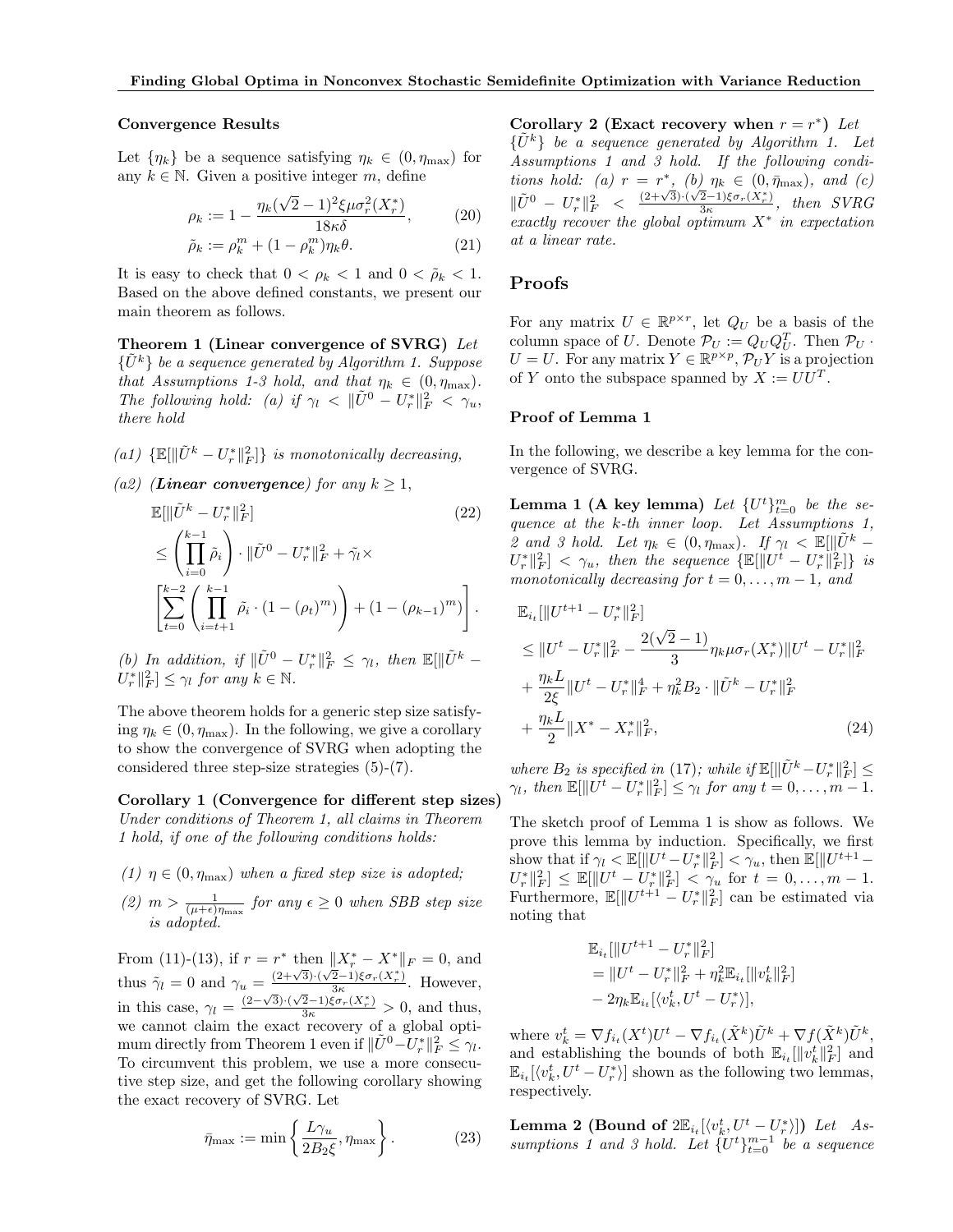generated by SVRG in Algorithm 1 at the k-th inner loop. Let  $X^t = U^t U^{tT}$  and  $v_k^t = \nabla f_{i_t}(X^t) U^t$  –  $\nabla f_{i_t}(\tilde{X}^k)\tilde{U}^k + \nabla f(\tilde{X}^k)\tilde{U}^k$ . If  $||U^t-U_r^*||_F^2 < \gamma_0 \sigma_r(X_r^*),$ then there holds

$$
2\mathbb{E}_{i_t}[\langle v_k^t, U^t - U_r^* \rangle] \n\geq \frac{\mu}{2} \|X^t - X_r^*\|_F^2 + \frac{\xi}{2L} \|\mathcal{P}_{U^t} \nabla f(X^t)\|_F^2 \n- \frac{L}{2} \|X^* - X_r^*\|_F^2 - \frac{L}{2\xi} \|U^t - U_r^*\|_F^4.
$$

where  $\xi$  is specified in (10).

Proof. By Assumption 3,

$$
2\mathbb{E}_{i_t}[\langle v_k^t, U^t - U_r^* \rangle] \n= 2\langle \nabla f(X^t)U^t, U^t - U_r^* \rangle \n= 2\langle \nabla f(X^t), X^t - U_r^*U^{t^T} \rangle \n= \langle \nabla f(X^t), X^t - X_r^* \rangle \n+ \langle \nabla f(X^t), X^t + X_r^* - 2U_r^*U^{t^T} \rangle.
$$
\n(28)

To bound the first term of (28), we utilize the following three inequalities mainly by the Lipschitz differentiability and restricted strong convexity of  $f$ , that is,

(i) 
$$
f(X_r^*) \ge
$$
  
\n $f(X^t) + \langle \nabla f(X^t), X_r^* - X^t \rangle + \frac{\mu}{2} ||X_r^* - X^t||_F^2$ ,  
\n(ii)  $f(X^t) \ge f(X^*) + (1 - \bar{\eta}/2)\bar{\eta}L^{-1} \cdot ||\mathcal{P}_{U^t}\nabla f(X^t)||_F^2$ ,  
\n(iii)  $f(X^*) \ge f(X_r^*) - \frac{L}{2} ||X^* - X_r^*||_F^2$ ,

where (i) holds for the  $(\mu, r)$ -restricted strong convexity of  $f$ , (ii) holds the following inequality induced by the *L*-Lipschitz differentiability of  $f$ , i.e.,

$$
f(X^t) \ge f(\bar{X}) + \langle \nabla f(X^t), X^t - \bar{X} \rangle - \frac{L}{2} || X^t - \bar{X} ||_F^2
$$
  
(where  $\bar{X} := X^t - \frac{\bar{\eta}}{L} \mathcal{P}_{U^t} \nabla f(X^t) \mathcal{P}_{U^t}$ )  
=  $f(\bar{X}) + (1 - \bar{\eta}/2) \bar{\eta} L^{-1} \cdot || \mathcal{P}_{U^t} \nabla f(X^t) ||_F^2$ ,

and  $f(\bar{X}) \ge f(X^*)$  since  $X^*$  is an optimum and  $\bar{X}$  is a feasible point by Lemma 8(b), and (iii) holds for the  $L$ -Lipschitz differentiability of  $f$  and the optimality condition  $\nabla f(X^*)U^* = 0$ , i.e.,

$$
f(X_r^*) \le f(X^*) + \langle \nabla f(X^*), X^* - X_r^* \rangle + \frac{L}{2} ||X^* - X_r^*||_F^2
$$
  
=  $f(X^*) + \frac{L}{2} ||X^* - X_r^*||_F^2$ ,

where the equality holds for  $\nabla f(X^*)U^* = 0$ , which directly implies the following facts:  $\nabla f(X^*)U_r^* = 0$ ,  $\nabla f(X^*)X^* = 0$  and  $\nabla f(X^*)X^*_r = 0$  due to  $X^* =$ 

 $U^*U^{*T}$  and  $X_r^* = U_r^*U_r^{*T}$ . Summing the inequalities  $(i)$ - $(iii)$  yields

$$
\langle \nabla f(X^t), X^t - X^*_r \rangle \ge \frac{\mu}{2} \| X^t - X^*_r \|_F^2
$$
\n(29)

$$
+ (1 - \bar{\eta}/2)\bar{\eta}L^{-1} \cdot ||\mathcal{P}_{U^t}\nabla f(X^t)||_F^2 - \frac{L}{2}||X^* - X^*_{r}||_F^2.
$$

On the other hand, we observe that

$$
\langle \nabla f(X^t), X^t + X_r^* - 2U_r^* U^{tT} \rangle
$$
  
\n
$$
= \langle \mathcal{P}_{U^t} \nabla f(X^t) + (\mathbf{I} - \mathcal{P}_{U^t}) \nabla f(X^t), X^t + X_r^* - 2U_r^* U^{tT} \rangle
$$
  
\n
$$
= \langle \mathcal{P}_{U^t} \nabla f(X^t), X^t + X_r^* - 2U_r^* U^{tT} \rangle
$$
  
\n
$$
= \langle \mathcal{P}_{U^t} \nabla f(X^t), (U^t - U_r^*)(U - U_r^*)^T \rangle
$$
  
\n
$$
\geq -\frac{(1 - \bar{\eta}/2)\bar{\eta}}{2L} ||\mathcal{P}_{U^t} \nabla f(X^t)||_F^2
$$
  
\n
$$
- \frac{L}{2\bar{\eta}(1 - \bar{\eta}/2)} \cdot ||U^t - U_r^*||_F^4.
$$
 (30)

where the second equality is due to  $\sqrt{\phantom{a}}(I \mathcal{P}_{U^t} \setminus \nabla f(X^t), X^t \rangle = 0, \langle (\mathbf{I} - \mathcal{P}_{U^t}) \nabla f(X^t), U_r^* {U^t}^T \rangle = 0$ and  $\langle (\mathbf{I} - \mathcal{P}_{U^t}) \nabla f(X^t), X^* \rangle = 0$  by Lemma 8(c), the last equality holds for  $X_r^* = U_r^* U_r^{*T}$ , and the inequality holds for the basic inequality:  $\langle Y, Z \rangle \ge -\frac{c}{2} ||Y||_F^2$  –  $\frac{1}{2c}||Z||_F^2$  for any  $Y, Z \in \mathbb{R}^{p \times p}$  and  $c > 0$ . Substituting  $(29)$  and  $(30)$  into  $(28)$  concludes this lemma.  $\square$ 

Lemma 3 (Bound of  $\mathbb{E}_{i_t}[\Vert v^t_k \Vert_F^2]$ ) Let Assumptions  $1, 2$  and 3 hold. Assume that  $||\overline{U^t} - U_r^*||_F^2 < \gamma_u$  and  $\|\tilde{U}^k - U_r^*\|_F^2 < \gamma_u$ , then

$$
\mathbb{E}_{i_t}[\|v_k^t\|_F^2] \le 4(B_0 + B_1)(\|U^t - U_r^*\|_F^2 + \|\tilde{U}^k - U_r^*\|_F^2) + 4L^2 \mathcal{B}(\|X^t - X_r^*\|_F^2 + \|\tilde{X}^k - X_r^*\|_F^2) + \|\mathcal{P}_{U^t} \nabla f(X^t)\|_F^2 \cdot \|X^t\|_F.
$$

Proof. Note that

$$
\begin{aligned} ||v_k^t||_F^2 &= ||\nabla f_{i_t}(X^t)U^t - \nabla f_{i_t}(\tilde{X}^k)\tilde{U}^k||_F^2 \\ &+ ||\nabla f(\tilde{X}^k)\tilde{U}^k||_F^2 \\ &+ 2\langle \nabla f_{i_t}(X^t)U^t - \nabla f_{i_t}(\tilde{X}^k)\tilde{U}^k, \nabla f(\tilde{X}^k)\tilde{U}^k\rangle. \end{aligned}
$$

Thus,

$$
\mathbb{E}_{i_t}[\|v_k^t\|_F^2] \n= \mathbb{E}_{i_t}[\|\nabla f_{i_t}(X^t)U^t - \nabla f_{i_t}(\tilde{X}^k)\tilde{U}^k\|_F^2] \n+ \|\nabla f(\tilde{X}^k)\tilde{U}^k\|_F^2 \n+ 2\langle \nabla f(X^t)U^t - \nabla f(\tilde{X}^k)\tilde{U}^k, \nabla f(\tilde{X}^k)\tilde{U}^k \rangle \n= \mathbb{E}_{i_t}[\|\nabla f_{i_t}(X^t)U^t - \nabla f_{i_t}(\tilde{X}^k)\tilde{U}^k\|_F^2] \n- \|\nabla f(X^t)U^t - \nabla f(\tilde{X}^k)\tilde{U}^k\|_F^2 + \|\nabla f(X^t)U^t\|_F^2 \n\leq \mathbb{E}_{i_t}[\|\nabla f_{i_t}(X^t)U^t - \nabla f_{i_t}(\tilde{X}^k)\tilde{U}^k\|_F^2] \n+ \|\mathcal{P}_{U^t}\nabla f(X^t)\|_F^2 \cdot \|X^t\|_F, \tag{31}
$$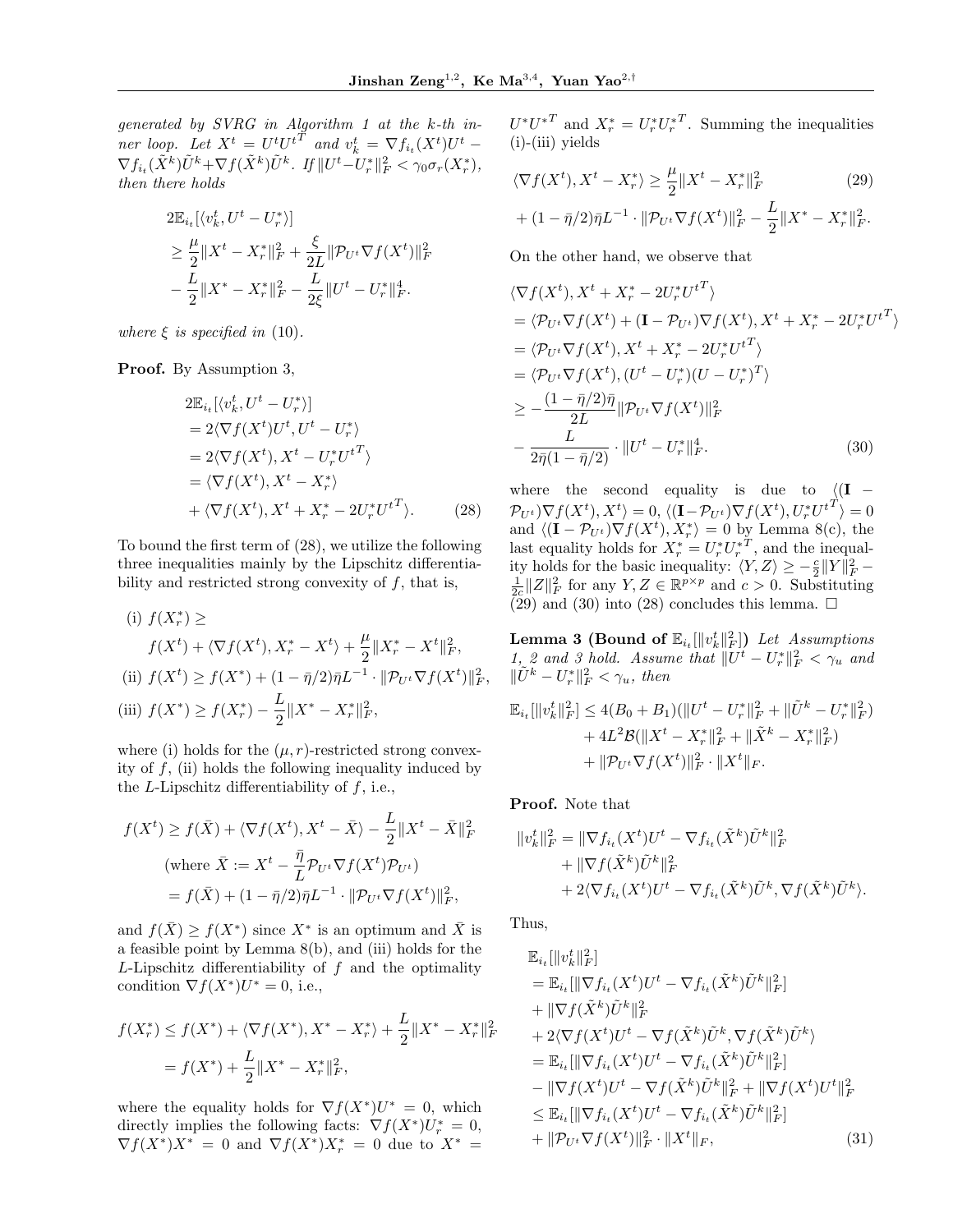where the last inequality holds for  $\|\nabla f(X^t)U^t \nabla f(\tilde{X}^k) \tilde{U}^k \|^2_F \geq 0$  and

$$
\|\nabla f(X^t)U^t\|_F^2
$$
  
=  $\|\mathcal{P}_{U^t}\nabla f(X^t)U^t + (\mathbf{I} - \mathcal{P}_{U^t})\nabla f(X^t)U^t\|_F^2$   
=  $\|\mathcal{P}_{U^t}\nabla f(X^t)U^t\|^2$   
 $\leq \|\mathcal{P}_{U^t}\nabla f(X^t)\|_F^2 \cdot \|X^t\|_F.$ 

In the following, we bound the first term of (31). Note that

$$
\begin{aligned}\n\|\nabla f_{i_t}(X^t)U^t - \nabla f_{i_t}(\tilde{X}^k)\tilde{U}^k\|_F^2 \\
&= \|\nabla f_{i_t}(X^t)(U^t - \tilde{U}^k) + (\nabla f_{i_t}(X^t) - \nabla f_{i_t}(\tilde{X}^k))\tilde{U}^k\|_F^2 \\
&\leq 2\|\nabla f_{i_t}(X^t)(U^t - \tilde{U}^k)\|_F^2 \\
&\quad + 2\|(\nabla f_{i_t}(X^t) - \nabla f_{i_t}(\tilde{X}^k))\tilde{U}^k\|_F^2 \\
&\leq 2\|\nabla f_{i_t}(X^t)\|_F^2\|U^t - \tilde{U}^k\|_F^2 \\
&\quad + 2L^2\|\tilde{X}^k\|_F\|X^t - \tilde{X}^k\|_F^2,\n\end{aligned}
$$
\nwhich follows

which follows

$$
\mathbb{E}_{i_t}[\|\nabla f_{i_t}(X^t)U^t - \nabla f_{i_t}(\tilde{X}^k)\tilde{U}^k\|_F^2] \n\leq 2(\mathbb{E}_{i_t}[\|\nabla f_{i_t}(X^t)\|_F^2] - \|\nabla f(X^t)\|_F^2)\|U^t - \tilde{U}^k\|_F^2 \n+ 2\|\nabla f(X^t)\|_F^2 \cdot \|U^t - \tilde{U}^k\|_F^2 + 2L^2\|\tilde{X}^k\|_F\|X^t - \tilde{X}^k\|_F^2 \n\leq 2(B_0 + B_1) \cdot \|U^t - \tilde{U}^k\|_F^2 + 2L^2\mathcal{B}\|X^t - \tilde{X}^k\|_F^2 \n\leq 4(B_0 + B_1) \cdot (\|U^t - U^*_{\tau}\|_F^2 + \|\tilde{U}^k - U^*_{\tau}\|_F^2) \n+ 4L^2\mathcal{B}(\|X^t - X^*_{\tau}\|_F^2 + \|\tilde{X}^k - X^*_{\tau}\|_F^2),
$$

where  $B_0$ ,  $B_1$  and  $B$  are specified in (26), (27) and (25), respectively. Substituting the above inequality into (31), we can conclude this lemma.  $\square$ 

Based on the above two lemmas, we give the proof of Lemma 1.

Proof of Lemma 1: By Lemma 2 and Lemma 3,

$$
\mathbb{E}_{i_{t}}[\|U^{t+1} - U_{r}^{*}\|_{F}^{2}] \leq \|U^{t} - U_{r}^{*}\|_{F}^{2}
$$
\n
$$
- \eta_{k} \left[ \frac{\mu}{2} \|X^{t} - X_{r}^{*}\|_{F}^{2} + \frac{\xi}{2L} \|\mathcal{P}_{U^{t}} \nabla f(X^{t})\|_{F}^{2} \right]
$$
\n
$$
+ \eta_{k} \left[ \frac{L}{2} \|X^{*} - X_{r}^{*}\|_{F}^{2} + \frac{L}{2\xi} \|U^{t} - U_{r}^{*}\|_{F}^{4} \right]
$$
\n
$$
+ 4\eta_{k}^{2} (B_{0} + B_{1}) (\|U^{t} - U_{r}^{*}\|_{F}^{2} + \|\tilde{U}^{k} - U_{r}^{*}\|_{F}^{2})
$$
\n
$$
+ 4\eta_{k}^{2} L^{2} \mathcal{B} \left( \|X^{t} - X_{r}^{*}\|_{F}^{2} + \|\tilde{X}^{k} - X_{r}^{*}\|_{F}^{2} \right)
$$
\n
$$
+ \eta_{k}^{2} \|\mathcal{P}_{U^{t}} \nabla f(X^{t})\|_{F}^{2} \cdot \|X^{t}\|_{F}
$$
\n
$$
\leq \|U^{t} - U_{r}^{*}\|_{F}^{2} - \left(\frac{\eta_{k}\mu}{2} - 4\eta_{k}^{2} L^{2} \mathcal{B}\right) \|X^{t} - X_{r}^{*}\|_{F}^{2}
$$
\n
$$
+ 4\eta_{k}^{2} (B_{0} + B_{1}) \|U^{t} - U_{r}^{*}\|_{F}^{2} + \frac{\eta_{k}L}{2\xi} \|U^{t} - U_{r}^{*}\|_{F}^{4}
$$
\n
$$
+ 4\eta_{k}^{2} \left[ L^{2} \mathcal{B} \| \tilde{X}^{k} - X_{r}^{*} \|_{F}^{2} + (B_{0} + B_{1}) \| \tilde{U}^{k} - U_{r}^{*} \|_{F}^{2} \right]
$$
\n
$$
+ \frac{\eta_{k}L}{2} \|X^{*} - X_{r}^{*}\|_{F}^{2}
$$

$$
\leq ||U^t - U_r^*||_F^2 - \eta_k ||U^t - U_r^*||_F^2 \times
$$
\n
$$
\left[2(\sqrt{2} - 1)\sigma_r(X_r^*)\left(\frac{\mu}{2} - 4\eta_k L^2 \mathcal{B}\right) - 4\eta_k(B_0 + B_1)\right]
$$
\n
$$
+ \frac{\eta_k L}{2\xi} ||U^t - U_r^*||_F^4
$$
\n
$$
+ 4\eta_k^2 \left[L^2 \mathcal{B}||\tilde{X}^k - X_r^*||_F^2 + (B_0 + B_1)||\tilde{U}^k - U_r^*||_F^2\right]
$$
\n
$$
+ \frac{\eta_k L}{2} ||X^* - X_r^*||_F^2,
$$
\n
$$
\leq ||U^t - U_r^*||_F^2 + \frac{\eta_k L}{2\xi} ||U^t - U_r^*||_F^4 - \eta_k ||U^t - U_r^*||_F^2 \times
$$
\n
$$
\left[2(\sqrt{2} - 1)\sigma_r(X_r^*)\left(\frac{\mu}{2} - 4\eta_k L^2 \mathcal{B}\right) - 4\eta_k(B_0 + B_1)\right]
$$
\n
$$
+ 4\eta_k^2 \left[2L^2 \mathcal{B}(\mathcal{B} + ||X_r^*||_F) + B_0 + B_1\right] \cdot ||\tilde{U}^k - U_r^*||_F^2
$$
\n
$$
+ \frac{\eta_k L}{2} ||X^* - X_r^*||_F^2,
$$

where the first inequality is due to Lemma 2 and Lemma 3, the second inequality holds for  $\eta_k < \eta_{\text{max}} \leq \frac{\xi}{2BL}$ , the third inequality holds for  $\eta_k < \eta_{\text{max}} \leq \frac{1}{8B\kappa L}$  and Lemma 5(b), the final inequality holds for Lemma 5(a). Since  $\eta_k < \eta_{\text{max}} \le \frac{(\sqrt{2}-1)\mu\sigma_r(X_r^*)}{12[2(\sqrt{2}-1)\sigma_r(X_r^*)L^2B+B_0+B_1]},$ then

$$
2(\sqrt{2}-1)\sigma_r(X_r^*)\left(\frac{\mu}{2}-4\eta_k L^2 \mathcal{B}\right) - 4\eta_k(B_0 + B_1)
$$
  
 
$$
\geq \frac{2(\sqrt{2}-1)\mu\sigma_r(X_r^*)}{3}.
$$

Thus, substituting the above inequality into the first main inequality yields (24).

Furthermore, by the assumption of this lemma and  $\gamma_u \leq \gamma_0 \sigma_r(X_r^*)$ , we have

$$
\|\tilde{U}^k - U_r^*\|_F^2 < \gamma_0 \sigma_r(X_r^*).
$$

Thus,

$$
\mathbb{E}_{i_{t}}[\|U^{t+1} - U^{*}_{r}\|_{F}^{2}]
$$
\n
$$
\leq \|U^{t} - U^{*}_{r}\|_{F}^{2} + \frac{\eta_{k}L}{2\xi} \times
$$
\n
$$
\left[\|U^{t} - U^{*}_{r}\|_{F}^{4} + \xi\|X^{*} - X^{*}_{r}\|_{F}^{2} + \frac{2\xi\eta_{k}B_{2}}{L} \cdot \gamma_{0}\sigma_{r}(X^{*}_{r})\right]
$$
\n
$$
-\frac{\eta_{k}L}{2\xi} \cdot \frac{4(\sqrt{2}-1)\xi\sigma_{r}(X^{*}_{r})}{3\kappa} \|U^{t} - U^{*}_{r}\|_{F}^{2} \qquad (32)
$$
\n
$$
\leq \|U^{t} - U^{*}_{r}\|_{F}^{2} + \frac{\eta_{k}L}{2\xi} \times
$$
\n
$$
\left[\|U^{t} - U^{*}_{r}\|_{F}^{4} - \frac{4(\sqrt{2}-1)\xi\sigma_{r}(X^{*}_{r})}{3\kappa} \|U^{t} - U^{*}_{r}\|_{F}^{2}\right]
$$
\n
$$
+\frac{\eta_{k}L}{2\xi} \cdot \left[\xi\|X^{*} - X^{*}_{r}\|_{F}^{2} + \frac{(\sqrt{2}-1)^{2}\xi^{2}\sigma_{r}^{2}(X^{*}_{r})}{9\kappa^{2}}\right],
$$

where the second inequality holds for  $\eta_k < \eta_{\max} \leq \frac{(\sqrt{2}-1)\mu \xi \sigma_r(X_r^*)}{2}$  and  $n_r < n \leq \frac{(\sqrt{2}-1)^2 \xi \mu \sigma_r(X_r^*)}{2}$  By  $\frac{(\sqrt{2}-1)^2 \xi \mu \sigma_r (X_r^*)}{12B_2}$ , and  $\eta_k < \eta_{\text{max}} \leq \frac{(\sqrt{2}-1)^2 \xi \mu \sigma_r (X_r^*)}{18\kappa B_2 \gamma_0}$  $\frac{1}{18\kappa B_2\gamma_0}$ . By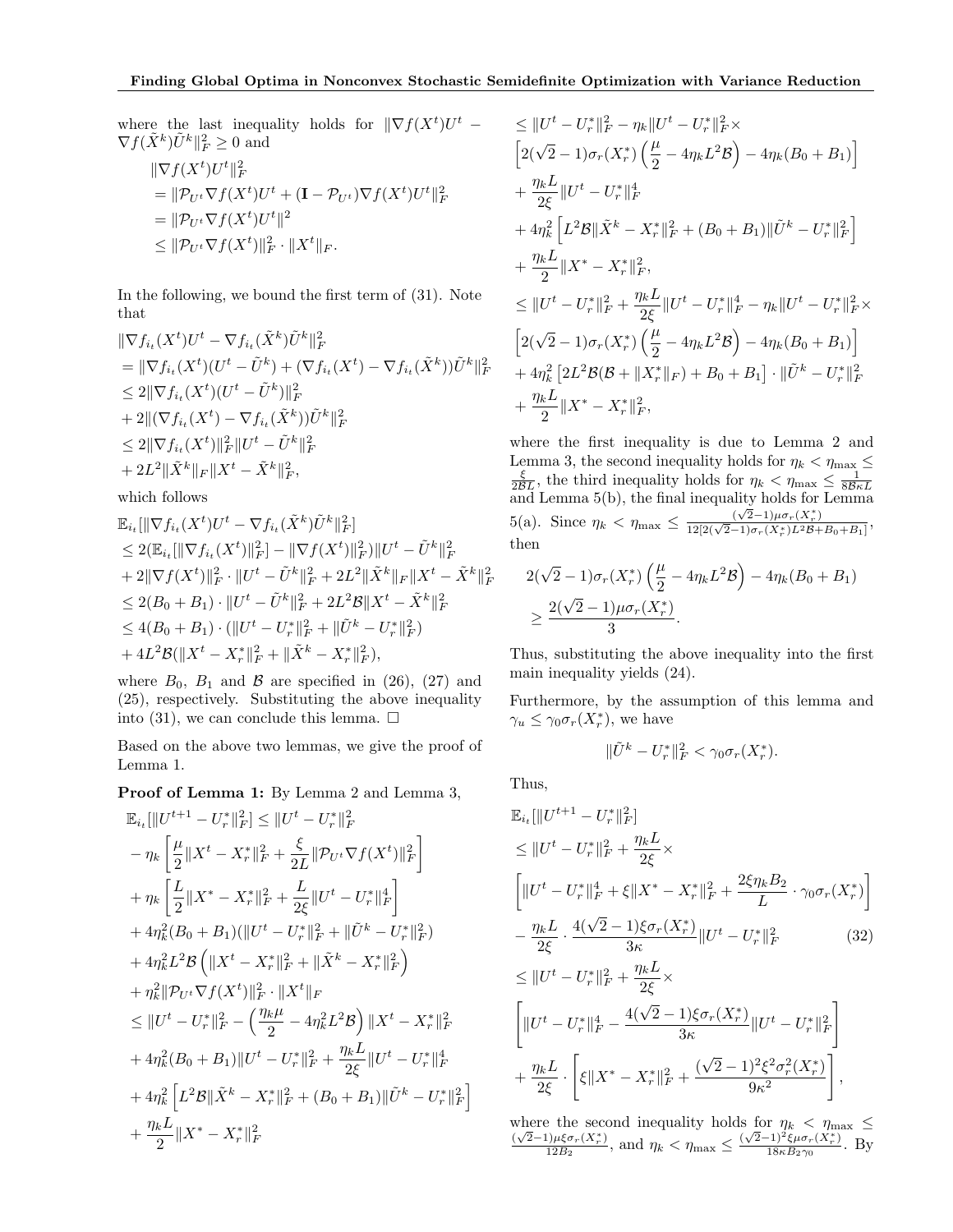the definitions of  $\gamma_l$  (11) and  $\gamma_u$  (12), the above inequality implies

$$
\label{eq:20} \begin{split} &\mathbb{E}_{i_t}[\|U^{t+1}-U_r^*\|_F^2]\leq \|U^t-U_r^*\|_F^2\\ &-\frac{\eta_k L}{2\xi}(\gamma_u-\|U^t-U_r^*\|_F^2)(\|U^t-U_r^*\|_F^2-\gamma_l), \end{split}
$$

which implies  $\mathbb{E}[\|U^{t+1} - U_r^*\|_F^2] \leq \mathbb{E}[\|U^t - U_r^*\|_F^2]$  if  $\gamma_l \langle \mathbb{E}[\Vert U^t - U^* \Vert_F^2] \langle \gamma_u, \rangle]$  Inductively, we can claim the first part of this lemma.

Define a univariate function  $h(z) = z - \frac{\eta_k L}{2\xi}$ .  $((\gamma_l + \gamma_u)z - z^2 - \gamma_l \cdot \gamma_u)$  for any  $z \in \mathbb{R}_+$ . Then its derivative is

$$
h'(z) = 1 - \frac{\eta_k L}{2\xi} \cdot (\gamma_l + \gamma_u) + \frac{\eta_k L}{\xi} \cdot z
$$

$$
= 1 - (\sqrt{2} - 1)\eta_k \mu \sigma_r(X_r^*) + \frac{\eta_k L}{\xi} \cdot z > 0,
$$

for  $0 \leq z \leq \gamma_l$ , where the second equality holds for (15), and the inequality is due to  $1 - (\sqrt{2} 1)\eta_k\mu\sigma_r(X_r^*)$  > 0 for any  $\eta_k \in (0, \eta_{\text{max}})$ . Thus, for any  $0 < z \leq \gamma_l$ ,

$$
h(z) \leq h(\gamma_l) = \gamma_l,
$$

which shows that the last statement of this lemma holds. Therefore, we end the proof of this lemma.  $\Box$ 

#### Proof of Corollary 2

**Proof.** Note that  $\bar{\eta}_{\text{max}} \leq \eta_{\text{max}}$ . By Theorem 1, if

$$
\gamma_l := \frac{(2-\sqrt{3}) \cdot (\sqrt{2}-1)\xi \sigma_r(X_r^*)}{3\kappa} < ||\tilde{U}^0 - U_r^*||_F^2 < \frac{(2+\sqrt{3}) \cdot (\sqrt{2}-1)\xi \sigma_r(X_r^*)}{3\kappa} := \gamma_u,
$$

then it is obvious that SVRG converges to the optimum  $X^*$  at a linear rate. As a consequence, we only need to prove the exact recovery of SVRG when  $\|\tilde{U}^0 - U_r^*\|_F^2 \leq \gamma_l$ . By Theorem 1, in this case,  $\mathbb{E}[\|\tilde{U}^k - U^*_r\|_F^2] \leq \gamma_l$  for all  $k \in \mathbb{N}$ . Actually, by the proof of Theorem 1, at any k-th inner loop,

$$
\mathbb{E}[\|\tilde{U}^t - U_r^*\|_F^2] \le \gamma_l \tag{33}
$$

for any  $t = 1, \ldots, m$ .

In this case, it is obvious that Lemmas 2 and 3 still hold, and (32) in the proof of Lemma 1 should be revised as

$$
\mathbb{E}_{i_t}[\|U^{t+1} - U_r^*\|_F^2] \n\le \|U^t - U^*\|_F^2 + \frac{\eta_k L}{2\xi} \times \n\left[\|U^t - U^*\|_F^4 - \frac{4(\sqrt{2} - 1)\xi \sigma_r(X_r^*)}{3\kappa} \|U^t - U^*\|_F^2\right] \n+ \eta_k^2 B_2 \cdot \|\tilde{U}^k - U^*\|_F^2 \n\le \left(1 - \frac{\eta_k L}{2\xi} \cdot \gamma_u\right) \cdot \|U^t - U^*\|_F^2 \n+ \eta_k^2 B_2 \cdot \|\tilde{U}^k - U^*\|_F^2, \tag{34}
$$

where the second inequality holds for (33) and (15). By (34), recursively, after some simplifications we have

$$
\mathbb{E}[\|\tilde{U}^{k+1} - U^*\|_F^2]
$$
\n
$$
\leq \left(1 - \frac{\eta_k L}{2\xi} \cdot \gamma_u\right)^m \|\tilde{U}^k - U^*\|_F^2
$$
\n
$$
+ \frac{2B_2 \eta_k \xi}{L \gamma_u} \cdot \left[1 - \left(1 - \frac{\eta_k L}{2\xi} \cdot \gamma_u\right)^m\right] \|\tilde{U}^k - U^*\|_F^2
$$
\n(35)

Since  $\eta_k \in (0, \bar{\eta}_{\text{max}})$ , then

$$
0 < \frac{2B_2 \eta_k \xi}{L \gamma_u} < 1,
$$

and thus,

$$
0 < \left(1 - \frac{\eta_k L}{2\xi} \cdot \gamma_u\right)^m
$$
\n
$$
+ \frac{2B_2 \eta_k \xi}{L \gamma_u} \cdot \left[1 - \left(1 - \frac{\eta_k L}{2\xi} \cdot \gamma_u\right)^m\right] < 1,
$$

which implies that SVRG converges to  $X^*$  at a linear rate. Therefore, we finish the proof of this corollary.  $\Box$ 

## Appendix

In the appendix, we first present several lemmas, which are frequently used in this paper, and then provide the embedding results of eurodist dataset .

#### A. Several Important Lemmas

**Lemma 4 ([1])** Let A and B be two positive semidefinite matrices with the size  $p \times p$ . Assume that A is full rank, then

$$
tr(AB) \geq \sigma_{\min}(A) tr(B).
$$

**Lemma 5** For any  $U \in \mathbb{R}^{p \times r}$ , let  $X = U U^T$ ,  $X_r^* =$  $U_r^* U_r^{*T}$ , the following hold: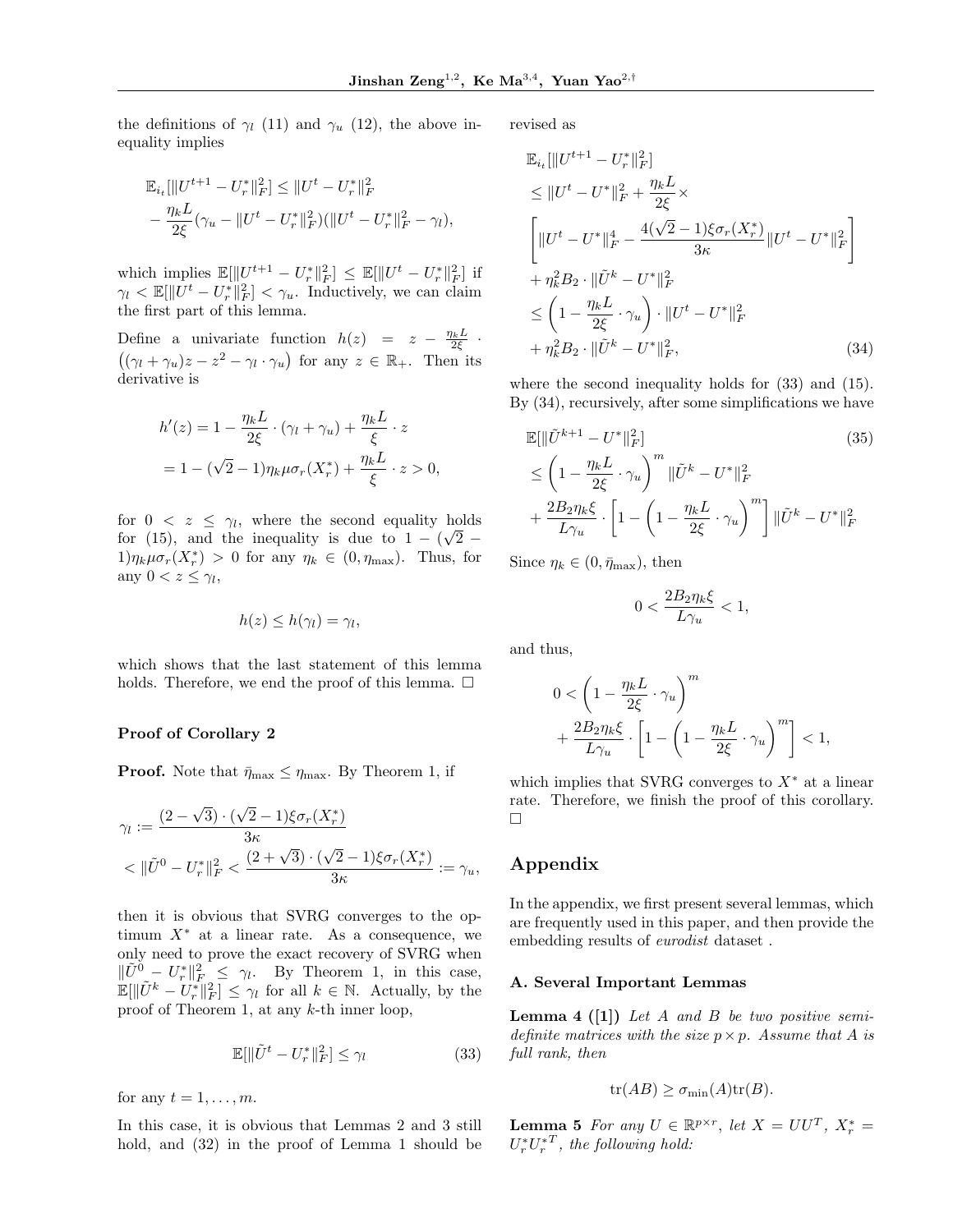- (a) (**Upper bound**)  $||X X_r^*||_F^2 \le 2(||X||_F + ||X_r^*||_F)$ .  $||U - U_r^*||_F^2$ , and
- (b) (Lower bound) if  $||U U_r^*||_F \leq \gamma \sigma_r(U_r^*)$  for some  $0 < \gamma < 1$ , then

$$
||X - X_r^*||_F^2 \ge 2(\sqrt{2} - 1)\sigma_r^2(U_r^*)||U - U_r^*||_F^2.
$$

Proof. (a) Note that

$$
||UU^T - U_r^* U_r^{*T}||_F = ||U(U - U_r^*)^T + (U - U_r^*)U_r^{*T}||_F
$$
  
\n
$$
\leq (||U||_F + ||U_r^*||_F) ||U - U_r^*||_F.
$$

Thus,  $||X - X_r^*||_F^2 \le (||U||_F + ||U_r^*||_F)^2 ||U - U_r^*||_F^2 \le$  $2(\|U\|_F^2 + \|U_r^*\|_F^2)\|U-U_r^*\|_F^2.$ 

(b) For any  $x \in \mathbb{R}^r$ , note that

$$
2x^T U^T U_r^* x = ||Ux||_2^2 + ||U_r^* x||_2^2 - ||(U - U_r^*) x||_2^2
$$
  
\n
$$
\ge ||U_r^* x||_2^2 - ||U - U_r^* ||_2^2 \cdot ||x||_2^2
$$
  
\n
$$
\ge (1 - \gamma^2) \sigma_r (X_r^*) ||x||_2^2
$$
  
\n
$$
\ge 0 \quad (\because 0 < \gamma < 1), \tag{36}
$$

where the first inequality is due to  $||Ux||_2^2 \geq 0$  and  $||(U - U_r^*)x||_2 \le ||U - U_r^*||_2 \cdot ||x||_2$ , and the second inequality holds for  $||U_r^*x||_2^2 \ge \sigma_r(X_r^*) ||x||_2^2$  and  $||U U_r^* \|_2^2 \leq \|U - U_r^*\|_F^2 \leq \gamma^2 \sigma_r(X_r^*)$  by the assumption of this lemma. Thus, (36) implies

$$
U^T U_r^* \succ 0,\tag{37}
$$

and  $U^T U_r^*$  is full rank. Based on (37), we prove part (b). Let  $H = U - U_r^*$ . Then

$$
||X - X_r^*||_F^2 = \text{tr}((H^T H)^2 + 4H^T H H^T U_r^*) + \text{tr}\left(2(H^T U_r^*)^2 + 2U_r^{*T} U_r^* H^T H\right).
$$

Thus, establishing Lemma 5(b) is equivalent to show that

tr 
$$
((H^T H)^2 + 4H^T H H^T U_r^* + 2(H^T U_r^*)^2)
$$
  
+ tr  $(2U_r^{*T} U_r^* H^T H - cH^T H)$   
≥ 0,

where  $c := 2(\sqrt{2} - 1)\sigma_r^2(U_r^*)$ . By some simple derivations, we can observe that

tr 
$$
((H^T H)^2 + 4H^T H H^T U_r^* + 2(H^T U_r^*)^2)
$$
  
+ tr  $(2U_r^* U_r^* H^T H - cH^T H)$   
= tr  $((H^T H + \sqrt{2}H^T U_r^*)^2 + (4 - 2\sqrt{2})H^T H H^T U_r^*)$   
+ tr  $(2U_r^* U_r^* H^T H - cH^T H)$   
 $\ge$  tr  $((4 - 2\sqrt{2})H^T H H^T U_r^* + 2U_r^* {}^T U_r^* H^T H - cH^T H)$   
= tr  $((4 - 2\sqrt{2})H^T U_r^* + 2U_r^* {}^T U_r^* - cI) \cdot H^T H).$ 

Recalling  $H^T U_r^* = U^T U_r^* - U_r^{*T} U_r^*$ , we have

$$
\operatorname{tr}\left(\left((4-2\sqrt{2})H^T U_r^* + 2{U_r^*}^T U_r^* - c\mathbf{I}\right) \cdot H^T H\right)
$$
\n
$$
= \operatorname{tr}\left((4-2\sqrt{2})U^T U_r^* \cdot H^T H\right)
$$
\n
$$
+ \operatorname{tr}\left(\left(2(\sqrt{2}-1)U_r^*^T U_r^* - c\mathbf{I}\right) \cdot H^T H\right)
$$
\n
$$
= \operatorname{tr}\left((2-\sqrt{2})(U^T U_r^* + U_r^*^T U) \cdot H^T H\right)
$$
\n
$$
+ \operatorname{tr}\left(\left(2(\sqrt{2}-1)U_r^*^T U_r^* - c\mathbf{I}\right) \cdot H^T H\right)
$$
\n
$$
\geq \operatorname{tr}\left(\left(2(\sqrt{2}-1)U_r^*^T U_r^* - c\mathbf{I}\right) \cdot H^T H\right)
$$
\n
$$
\geq 0, \quad (\because c := 2(\sqrt{2}-1)\sigma_r^2 (U_r^*), \text{ Lemma 4})
$$

where the second equality is due to  $tr(U^T U_r^* H^T H)$  =  $\text{tr}(H^T H {U_r^*}^T U) = \text{tr}(U_r^{*T} U H^T H)$ , and the first inequality holds for (37) and Lemma 4. Therefore, the above inequality implies

$$
\text{tr}\left((H^T H)^2 + 4H^T H H^T U_r^* + 2(H^T U_r^*)^2\right) \n+ \text{tr}\left(2U_r^{*T} U_r^* H^T H - cH^T H\right) \geq 0,
$$

which concludes part (b) of this lemma.  $\square$ 

The following lemma is similar to [5, Lemma 18].

**Lemma 6** Let  $X = U U^T$  and  $X_r^* = U_r^* U_r^{*T}$  be two  $p \times p$  rank-r positive semidefinite matrices. Let  $||U U_r^* \Vert_F \leq \gamma \sigma_r(U_r^*)$  for some constant  $0 < \gamma < 1$ . Then

$$
||X - X_r^*||_F \le (2\gamma + \gamma^2) \cdot \tau(U_r^*) \cdot \sigma_r(X_r^*),
$$
  

$$
\sigma_r(U_r^*) := \frac{\sigma_1(U_r^*)}{\sigma_r(U_r^*)}.
$$

Proof. Note that

 $where$ 

$$
||X - X_r^*||_F = ||U(U - U_r^*)^T + (U - U_r^*){U_r^*}^T||_F
$$
  
\n
$$
\leq ||U - U_r^*||_F(||U||_2 + ||U_r^*||_2)
$$
  
\n
$$
\leq (2||U_r^*||_2 + \gamma \sigma_r(U_r^*))||U - U_r^*||_F
$$
  
\n
$$
\leq (2 + \gamma)\gamma \cdot ||U_r^*||_2 \cdot \sigma_r(U_r^*),
$$

where the first inequality holds for the triangle inequality, Cauchy-Schwartz inequality and the fact that the spectral norm is invariant with respect to the orthogonal transformation, the second inequality is due to the following sequence of inequalities, based on the hypothesis of the lemma:

$$
||U||_2 - ||U_r^*||_2 \le ||U - U_r^*||_2 \le ||U - U_r^*||_F \le \gamma \sigma_r(U_r^*),
$$

and the last inequality holds for the fact  $\sigma_r(U_r^*)$   $\leq$  $||U_r^*||_2$  and the assumption of this lemma. The above inequality directly implies the claim of this lemma by the definition of  $\tau(U_r^*)$ .  $\Box$ 

Moreover, we need modify [5, Lemma 19] as follows.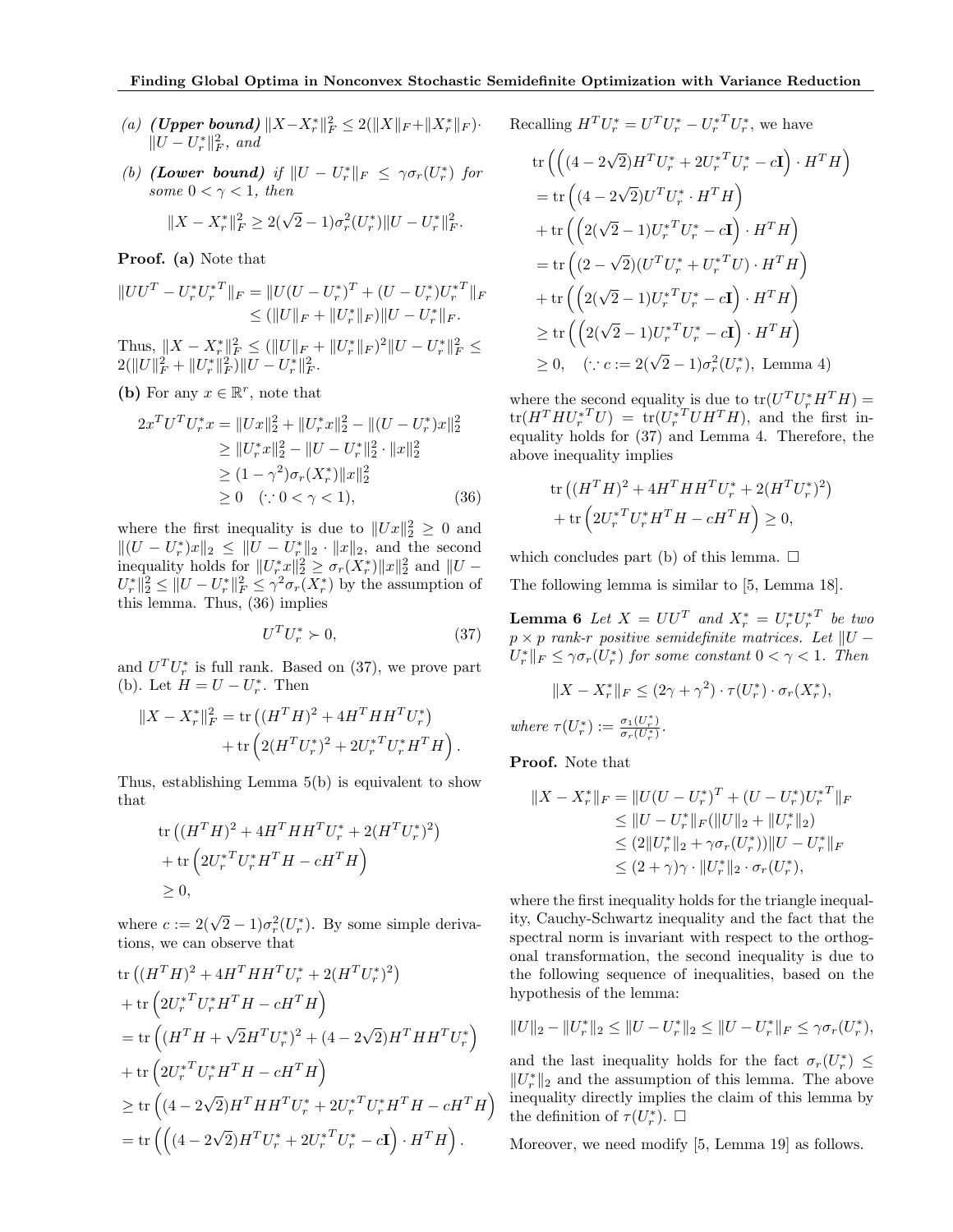**Lemma 7** Let  $X = U U^T$  and  $X_r^* = U_r^* U_r^{*T}$  be two  $p \times p$  rank-r positive semidefinite matrices. Let  $||U U_r^* \Vert_F \leq \gamma \sigma_r(U_r^*)$  for some constant  $0 < \gamma < 1$ . Then

$$
\sigma_r(U) \ge (1 - \gamma)\sigma_r(U_r^*).
$$

**Proof.** Using the norm ordering  $\|\cdot\|_2 \le \|\cdot\|_F$  and the Weyl's inequality for perturbation of singular values (see, [2, Theorem 3.3.16]), we get

$$
|\sigma_i(U) - \sigma_i(U_r^*)| \le \gamma \sigma_r(U_r^*), \ 1 \le i \le r,
$$

which implies that

$$
\sigma_r(U) \ge (1 - \gamma)\sigma_r(U_r^*).
$$

 $\Box$ 

**Lemma 8** Let Assumption 1 hold. Let  $X = UU^T$ and  $X_r^* = U_r^* U_r^{*T}$  be two  $p \times p$  rank-r  $(r < p)$  positive semidefinite matrices. Suppse that  $||U - U_r^*||_F^2 <$  $\gamma_0 \sigma_r(X_r^*)$ , where  $\gamma_0$  is specified in (8). Then the following hold:

#### (a) (Bounded gradient)

$$
\|\nabla f(X)\|_{F} \leq \|\nabla f(X_r^*)\|_{F} + (2\sqrt{\gamma_0} + \gamma_0)L\tau(U_r^*)\sigma_r(X_r^*),
$$

(b) (**Feasibility of**  $\bar{X}$ ) Let  $\bar{X} := X - \frac{\bar{\eta}}{L} \mathcal{P}_U \nabla f(X) \mathcal{P}_U$ , where  $\bar{\eta}$  is specified in (9), then  $\bar{X}$  is a feasible point, i.e.,  $\bar{X}$  is symmetric and positive semidefinite.

$$
(c) \ \left(\mathbf{I} - \mathcal{P}_U\right)X_r^* = 0.
$$

Proof. (a) Note that

$$
\|\nabla f(X)\|_{F} \leq \|\nabla f(X_{r}^{*})\|_{F} + L\|X - X_{r}^{*}\|_{F}
$$
  

$$
\leq \|\nabla f(X_{r}^{*})\|_{F} + (2\sqrt{\gamma_{0}} + \gamma_{0})L\tau(U_{r}^{*})\sigma_{r}(X_{r}^{*}),
$$

where the first inequality holds for the L-Lipschitz differentiability of  $f$ , and the second inequality holds for Lemma 6.

(b) Since  $\mathcal{P}_U X \mathcal{P}_U = X$  and X is rank-r, then

$$
X - \frac{\bar{\eta}}{L} \cdot \mathcal{P}_U \nabla f(X) \mathcal{P}_U = \mathcal{P}_U (X - \frac{\bar{\eta}}{L} \cdot \nabla f(X)) \mathcal{P}_U,
$$

which implies that  $\bar{X}$  is symmetric and that the last p – r eigenvalues of the matrix  $X - \frac{\bar{\eta}}{L} \cdot \mathcal{P}_U \nabla f(X) \mathcal{P}_U$ are zero, that is,  $\lambda_i(X - \frac{\bar{\eta}}{L} \cdot \mathcal{P}_U \nabla f(X) \mathcal{P}_U) = 0$  for

 $i = r + 1, \ldots, p$ . While for any  $i = 1, \ldots, r$ ,

$$
\lambda_i \left( X - \frac{\bar{\eta}}{L} \cdot \mathcal{P}_U \nabla f(X) \mathcal{P}_U \right)
$$
\n
$$
\geq \lambda_i(X) - \frac{\bar{\eta}}{L} \cdot \lambda_{\max}(\mathcal{P}_U \nabla f(X) \mathcal{P}_U)
$$
\n
$$
\geq \sigma_r(X) - \frac{\bar{\eta}}{L} \cdot \sigma_{\max}(\nabla f(X))
$$
\n
$$
\geq (1 - \sqrt{\gamma_0})^2 \sigma_r(X_r^*)
$$
\n
$$
- \frac{\bar{\eta}}{L} \cdot [\|\nabla f(X_r^*)\|_F + (2\sqrt{\gamma_0} + \gamma_0)L\tau(U_r^*)\sigma_r(X_r^*)]
$$
\n
$$
\geq 0,
$$

where the third inequality holds for Lemma 7 and (a) of this lemma, and the final inequality holds for the definition of  $\bar{\eta}$ . Therefore, X is positive semidefinite.

(c) By  $||U - U_r^*||_F < \sqrt{\gamma_0} \sigma_r(U_r^*)$  and  $0 < \sqrt{\gamma_0} < 1$ , we have

$$
\sigma_i(U) \cdot \sigma_i(U_r^*) > 0, \quad i \in \{1, \ldots, r\},\
$$

and

$$
\sigma_i(U_r^*) = 0, \ \sigma_i(U) = 0, \quad i \in \{r+1, \ldots, p\},\
$$

which implies that  $U_r^*$  lies in the subspace spanned by U. In other words,  $U_r^*$  does not lie in the orthogonal subspace of the subspace spanned by  $U$ , that is, the following holds

$$
(\mathbf{I} - \mathcal{P}_U)U_r^* = 0.
$$

Thus,  $(\mathbf{I} - \mathcal{P}_U)X_r^* = 0$ .  $\Box$ 

#### B. Embedding results of eurodist dataset